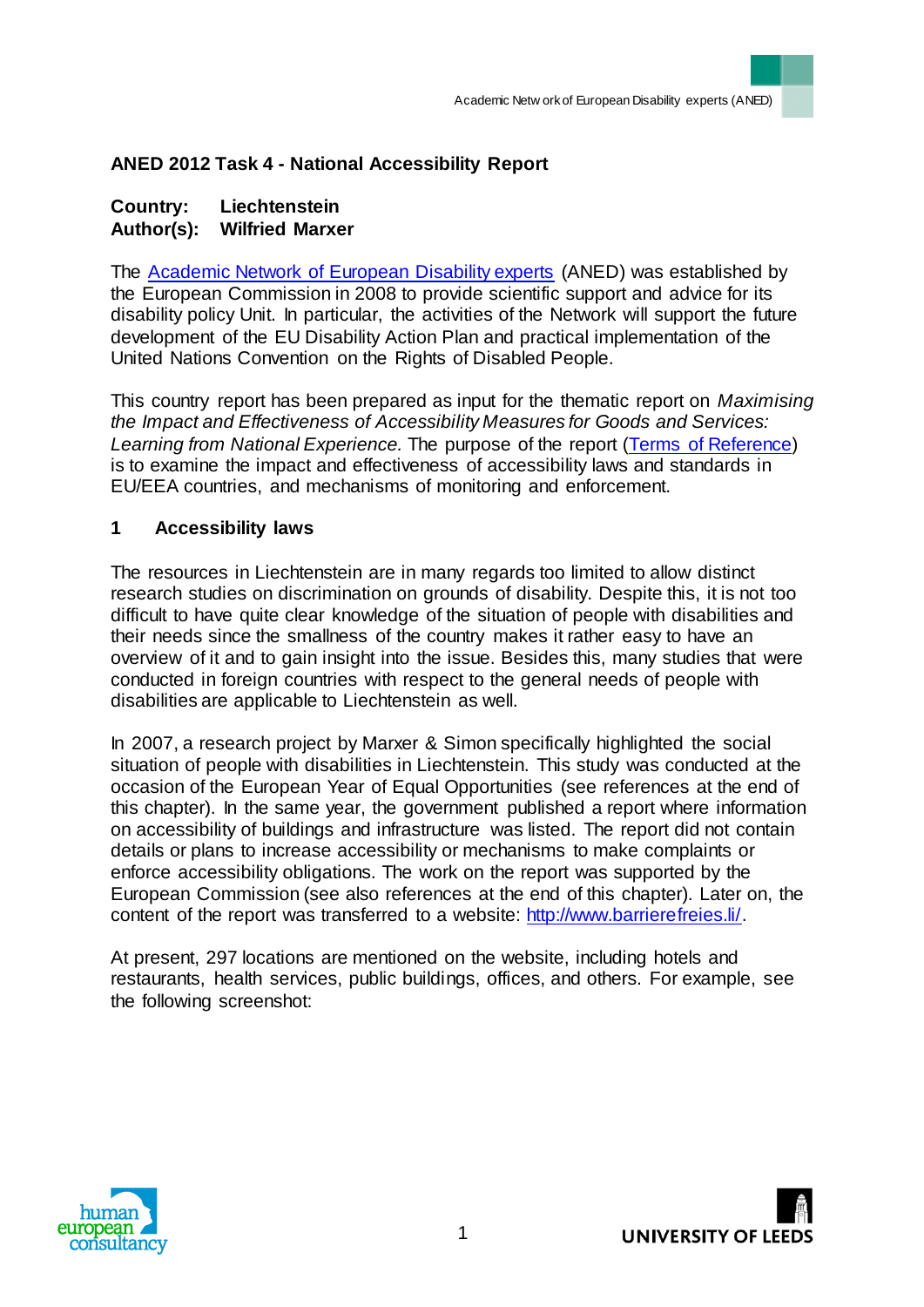# **Hotel Gorfion** Malbun Öffnungszeiten: 9497 Triesenberg Mitte Oktober - Mitte Dezember Tel. 00423 / 264 18 83 und Mitte April - Ende Mai geschlossen gorfion@s-hotels.com sonst täglich geöffnet www.gorfion.li > kompakter Teppich und Schmutzschleuse im Eingangsbereich > Hallenbad: 3 Stufen zum Schwimmbecken nach oben **Hotel Martha Bühler** Sennwis 15 Öffnungszeiten: 9497 Triesenberg  $Mo. - So. 07.00 - 24.00$ Tel. 00423 / 262 57 77 hotel@martha-buehler.li www.martha-buehler.li  $\odot$ > Schmutzschleuse > zwei Zimmer im Erdgeschoss sind mit Rollstuhl zugänglich

In the Liechtenstein legislation accessibility obligations are enacted in the Act on Equality of People with Disabilities (AEPD) and the By-law (*Verordnung*) to the AEPD. The provisions and obligations address more the public than the private sector. Public buildings, traffic infrastructure and transport systems have to be created or adapted in a barrier free way. Private house owners, on the other hand, are only legally forced to guarantee accessibility if a building consists of six or more apartments. Private transport is excluded from accessibility obligations.

There are no respective provisions regarding accessibility to information, communication methods, or ICT.

The AEPD (Art. 23) gives individuals the right to bring cases or make complaints if they are discriminated against according to Articles 5 to 10 of the AEPD, including discrimination as a result of restricted accessibility. The remedies can be (financial) compensation for damages as well as the obligation to avoid, prohibit or eliminate discrimination.

Activities in favour of visually impaired, deaf or dumb people are regulated in a similar way by the AEPD. The AEPD does not distinguish between different kinds of



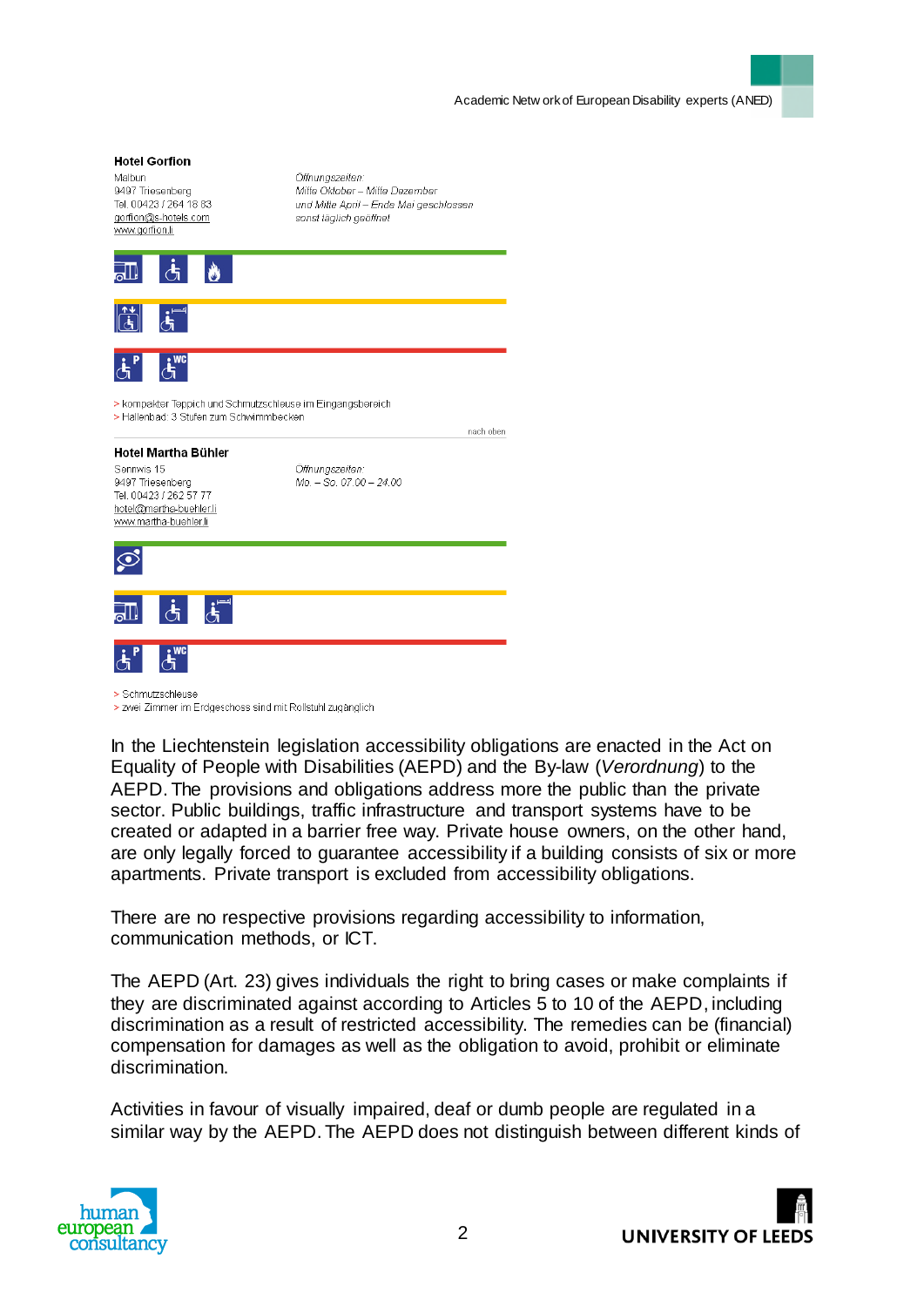disability. In Article 3 disability is defined as "the result of a deficiency of functions that is not just temporary and is based on a physiological, mental, or psychological condition or an impairment of sensory functions which constitutes a possible complication for participation in social life. Such a condition is not deemed temporary if it is likely to last for more than 6 months." Again, the private sector is to a high degree not charged with duties. Therefore, a stronger obligation to the private sector to start activities in favour of people with disabilities, including accessibility, would be welcome and necessary from the point of view of anti-discrimination.

Activities of the public – i.e. the state and the municipalities – in favour of people with disabilities have expanded in recent years significantly in Liechtenstein. Public buildings are already accessible or will be adapted if necessary. The AEPD obliges the state and the municipalities to guarantee accessibility as soon as a building is renovated. The By-law to the AEPD states in Art. 8 additionally that the authorities have to guarantee that persons with a sensory impairment have access to the authorities and that they can communicate with the authorities. There is no time limit enacted however, and implementation is dependent on requests from concerned persons with disabilities. Thus, the provision is not legally binding in all cases.

The internet services of public authorities also must be accessible to persons with an impairment of sensory functions. Again, there is no time limit provided in Article 9 of the By-law to the AEPD. The website of the government gives an overview of the activities in this field: http://regierung.li/index.php?id=1185.

Bus stops are adapted with white marks in order to improve accessibility for visually impaired people. At the end of June 2012, the Liechtenstein government announced that in future, press conferences of the government would be accompanied by a sign language translator, and the websites of the government and the administration (www.regierung.li and www.liechtenstein.li) would be adapted in such a way that people with disabilities have access to all public information, http://regierung.li/index.php?id=158&uid=906 - 19 June 2012. There are no similar provisions or plans known regarding television subtitling, audio description and phone technology.

The Act on Equality of People with Disabilities (AEPD) thus led to a number of improvements and facilitation for people with disabilities, though more in the public than in the private sector. But there are also provisions in the Act which allow financial support for enterprises to adapt workplaces to the needs of people with disabilities, including measures for better accessibility.

A significant weakness of the legal situation is that many of the activities are not obligatory, neither for the public nor – even less – for the private sector. Implementation is in many regards voluntary and/or without an ambitious time schedule. Article 32 of the AEPD regulates that public buildings and facilities must be accessible for all persons until the year 2019 (12 years after entering into force of the AEPD) if they were constructed before 2002, and until 2027 (20 years after entering



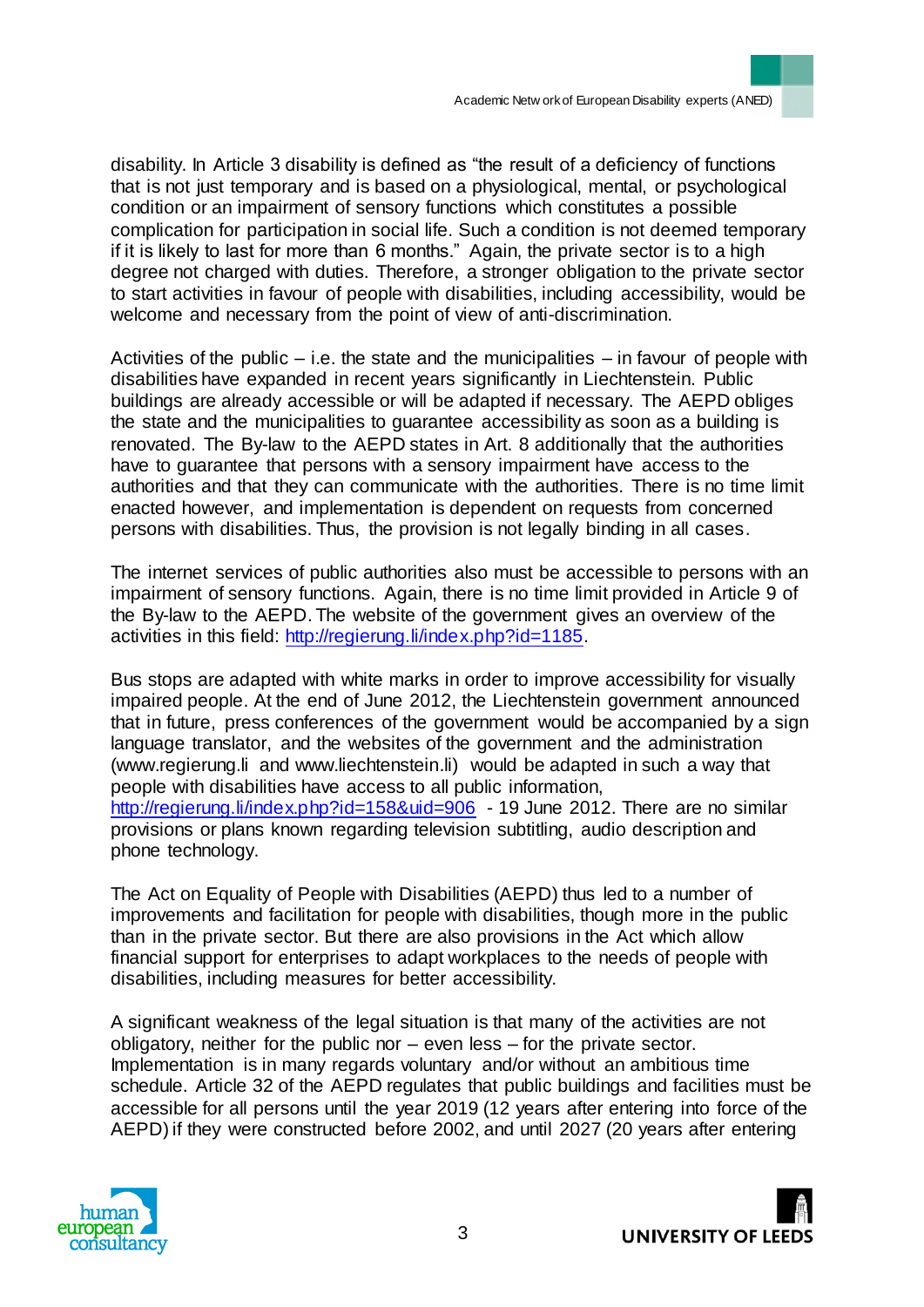into force of the AEPD) if they were constructed between 2002 and 2007. Public schools must be accessible for all by 2012, just like public transport systems. New public buildings have to be constructed in an accessible way right from the start.

Nevertheless, the public sector has improved accessibility substantially in the last few years since the budgets of the state and the municipalities allowed it to expend financial means for such activities. Additionally, there are legal provisions obliging the state and the municipalities to guarantee accessibility to new buildings and to those that are reconstructed. Accessibility standards in private housing, however, are only provided for buildings with six or more apartments. Accessibility to workplaces is touched on rather generally by the AEPD, in that it requests non-discrimination. The law does not oblige employers to design workplaces in a barrier-free way. The law favours single-case solutions and adaptations of workplaces, which can be financially supported by the state, instead of overall requirements.

Generally, the AEPD is not very strong. This is in line with the fact that Liechtenstein feels not obliged to implement the EU Directives 2000/43 and 2000/78. The political strategy moves somewhere between selectively supporting vulnerable social groups (including people with disabilities), safeguarding ample scope for any stakeholder at the same time – employers, house owners, public administration et al. –, and keeping the financial and administrative burdens, notably for private enterprises, low. This indicates that accessibility is perceived in terms of help for vulnerable groups – or even as a measure where action should be taken on the basis of individual cases – rather than a strategy towards a society generally open to everybody at any time.

There is no case law on the subject of accessibility in Liechtenstein registered on the website concerning decisions of the Liechtenstein courts http://www.gerichtsentscheide.li/.

# **2 Accessibility Standards**

As mentioned in section 1, some accessibility standards were legally adopted in the Act on Equality of People with Disabilities. One can say that the standard for the public sector is quite well developed and more or less in line with what is provided in the national legislation of other countries and in the EU Directives. However, obligations for the private sector are not strongly implemented in the Liechtenstein legislation.

There are no research studies or reports on the effectiveness and the impact of accessibility standards. But there is some evidence that in the public sector the awareness is growing and there are some results (see section 1).

Some standards are explicitly stated in the By-law to the Act on Equality of People with Disabilities (AEPD). Concerning accessibility of public building, the Swiss norm SN 521 500/1988 (*Behindertengerechtes Bauen*) is applicable (Art. 3 of the By-law to



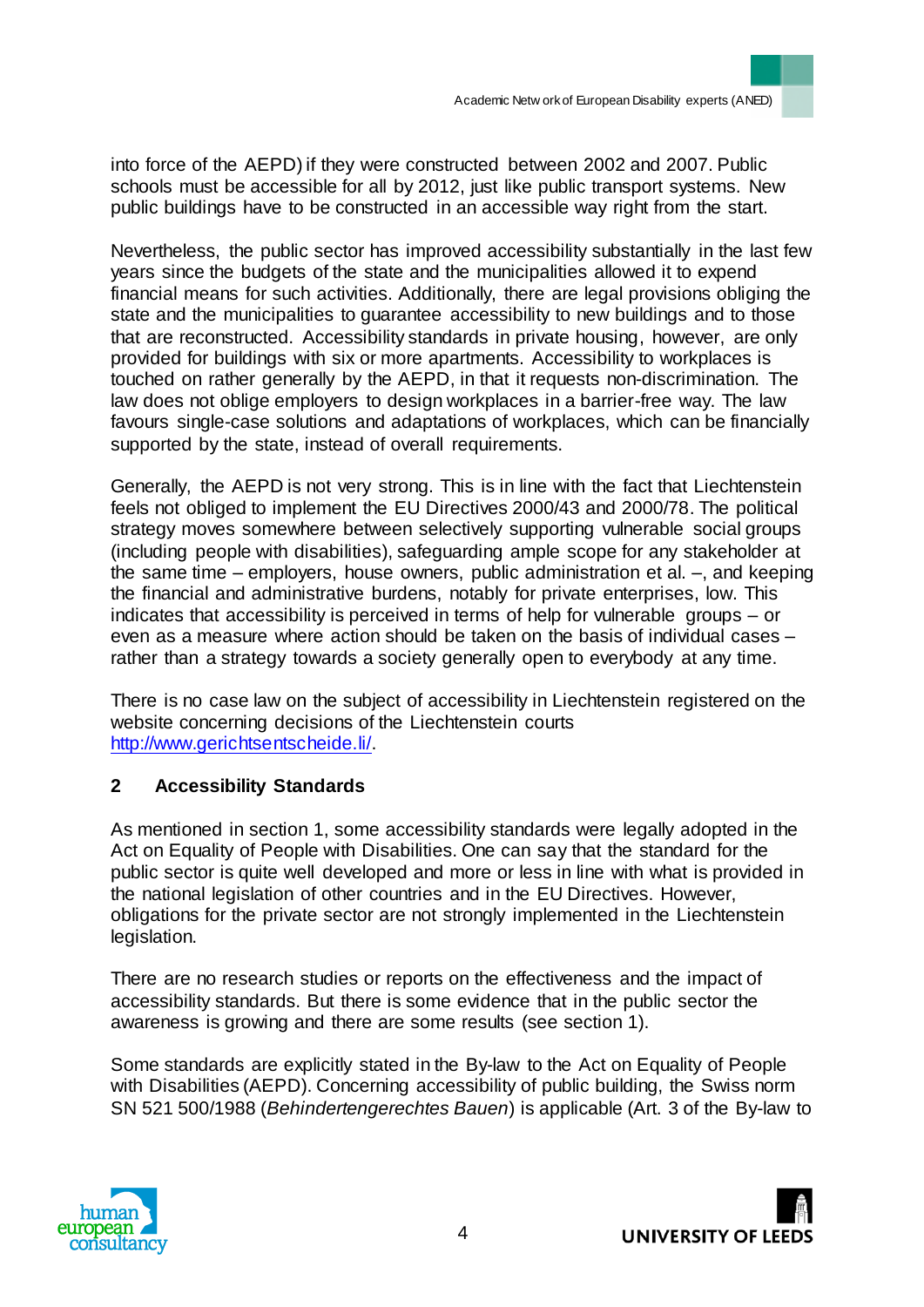the AEPD). Additional norms are valid for special buildings like hospitals, rehabilitation centres, old age homes etc.

Concerning internet services of public authorities the guidelines of the World Wide Web Consortium (W3C) are applicable (Art. 9 of the By-law to the AEPD).

Articles 27 to 31 of the AEPD set out the legal rights of victims of discrimination and of associations. It is stated that complaints may be presented by concerned persons without a time limit if it is a public building, and up to five years after entry into service in cases of public traffic routes or public transport systems. If there are renovations or amendments, the time period of five years starts again.

Article 31 of the AEPD provides that domestic associations for people with disabilities that have been in existence for more than five years are entitled to bring complaints in their own names. In Article 10 of the By-law to the AEPD, the government has designated the Liechtenstein Association for People with Disabilities as a legitimised association, according to Article 31 of the AEPD. This association also counsels architects, house owners, administrative bodies etc. in order to improve accessibility. Link: Liechtenstein Association for People with Disabilities (*Liechtensteiner Behinderten-Verband*), http://www.lbv.li/default.aspx.

Article 7 of the By-law to the AEPD states that building applications concerning public buildings and facilities are sent to the designated associations for people with disabilities (i.e. Liechtenstein Association for People with Disabilities) to make comments on the applications.

## **3 Accessibility in Regulatory Bodies and Systems**

As for section 2 (regarding accessibility standards), there are no research studies or reports on the effectiveness and the impact of accessibility in regulatory bodies and systems. Again there is some evidence that in the public sector awareness is rising and that there are some effects, as one can see by the following examples.

There are plans in existence to convert different Offices which are in one way or another dealing with discrimination, to one single Office with more power and more staff resources. The government is considering introducing an Ombudsman Office which might be established in 2013, although this is not sure yet. It possibly will unify the Office for Equal Opportunities, the Integration Office at the Alien's Department, the Office for Equality of People with Disabilities, and the Ombudsman Office for Children and Young Persons, concentrating their activities in one single Ombudsman Office.

At present, the Office for Equal Opportunities (*Stabstelle für Chancengleichheit*) is the administrative department with the broadest spectrum of issues concerning disadvantage and discrimination. The main focus however, based on the Act on Equality of Women and Men (AEWM), is gender equality. The Office is also



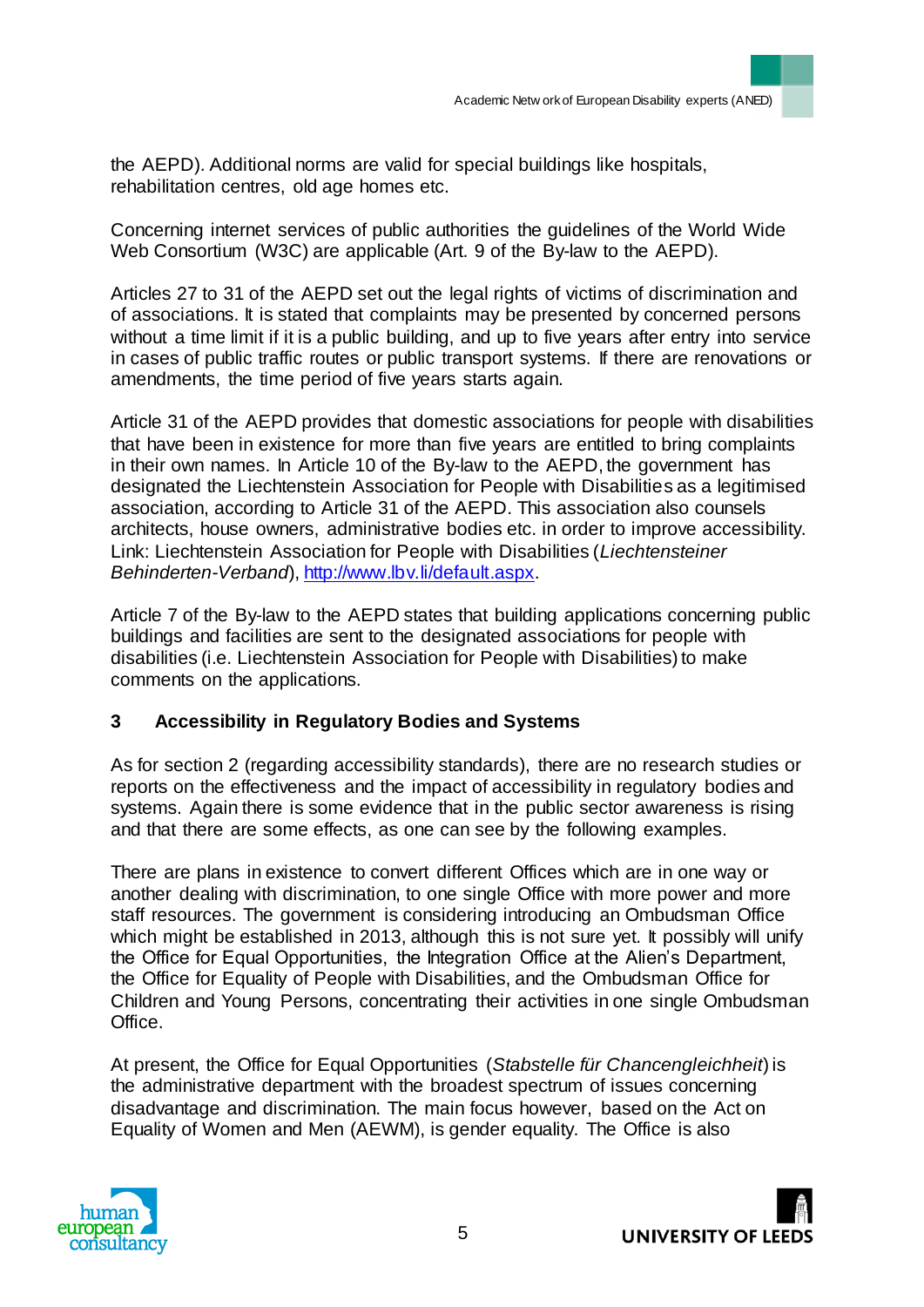mandated by the government to cover other grounds of discrimination (disability, sexual orientation, migration and integration, social disadvantage). It is subordinated to the government (Ministry of Family Affairs and Equal Opportunities). It only partly acts independently.Link: Office for Equal Opportunities (*Stabstelle für Chancengleichheit*), http://www.scg.llv.li/.

The Integration Office at the Alien's Department is responsible for integration agreements, integration courses, public affairs, campaigning and other activities for a successful integration of migrants in Liechtenstein. It is legally based on the Act on Foreigners (AF).

The Office for Equality of People with Disabilities (*Büro für die Gleichstellung von Menschen mit Behinderung*) was installed by the government according to Art. 22 of the AEPD after the AEPD had entered into force in 2007. It is attached to the (private) Association for People with Disabilities and acts independently. It is managed by a part-time employee (50 percent). Although the Office is affiliated to the Liechtenstein Association for People with Disabilities, it does not act independently enough. The Act on Equality of People with Disabilities (AEPD) characterizes the Office as very much dependent on the government. Additionally, the financial means to implement projects and activities are not sufficient, since the Office focuses not only on accessibility but all aspects of discrimination against people with disabilities. All this indicates that the political intent to combat discrimination is limited and, up to the present, very much under control of the government. Link: Office for Equality of People with Disabilities (*Büro für die Gleichstellung von Menschen mit Behinderung*), http://www.lbv.li/Dienstleistungen/B%C3%BCrof%C3%BCrdieGleichstellung/tabid/91 6/Default.aspx.

The Ombudsman Office for Children and Young Persons was installed by virtue of Article 96 to Article 100 of the Act on Children and Youth (ACY).

The establishment of a single Ombudsman Office would be a great opportunity to enact a general anti-discrimination law, covering all grounds of discrimination. But there are no such plans at the time being. At present, measures against discrimination on grounds of age, sexual orientation, religion and belief, race and ethnic origin are not or not strictly enough enacted in the Liechtenstein legislation.

## **4 Accessibility Strategies or Action Plans**

There is no comprehensive strategy or action plan in Liechtenstein to combat discrimination on grounds of disability or age. There exist rather isolated activities, described above in sections 1 to 3 and at the end of this section, for instance concerning accessibility of public websites, accessibility of public buildings and transport systems.

Until now, activities to improve the situation of people with disabilities have been selective. For instance, bus stops are marked with white lines, public buses are



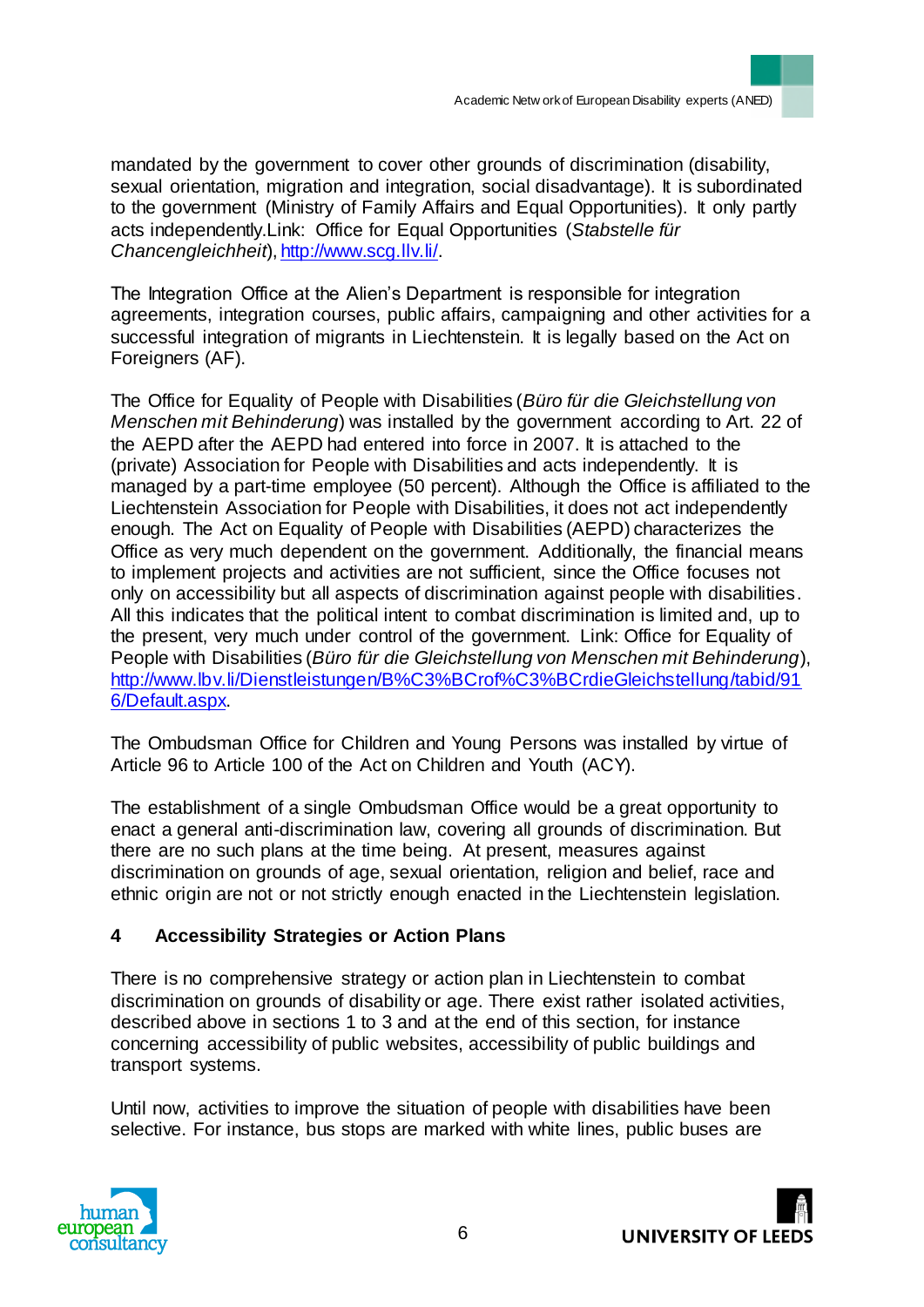equipped with platforms in order to enable people in wheelchairs to enter a bus, and bus stops are announced acoustically in the buses, just to mention some of them. Accessibility standards are established for the public sector, at least. But there is still much to do (cf. also section 1).

Concerning internet services, the website of the National Pension and Disability Insurance is designed in a barrier-free way and holds the certification "Access for All".



In June 2012, the government announced the use of sign language at press conferences in the future and to adapt some websites in a barrier-free way (cf. section 1 and the following link), http://regierung.li/index.php?id=1185.

Some municipalities also have designed their website in a barrier-free way:

$$
^{2012}_{\Lambda \text{C} \text{C} \text{C} \text{A} \text{C}}
$$

See for example the link to the municipality of Schaan: http://www.schaan.li/CFDOCS/cmsout/admin/index.cfm?GroupID=53&MandID=1&m eID=3434&.

But these examples are the highlights rather than the normal case. As already mentioned, much remains to do.

At this point, one should mention that there is much publicity on any aspects of disability in the daily Liechtenstein newspapers, and also on older people. Newspaper articles are published several times per year, and there is a wide reporting on sports activities of people with disabilities (e.g. Special Olympics).

Concerning accessibility, there are some improvements to be mentioned. From the point of view of the Liechtenstein Association for People with Disabilities, cooperation with the national administration is quite well developed with respect to accessibility of public buildings, the design of bus-stops and other measures. Cooperation with the municipalities, though, could still be improved. Quite often there is a lack of knowledge and sensitisation. The Association is involved with about forty projects every year where it counsels architects, house-owners or officials. But it is a question of priorities and resources of the association whether accessibility can be focused on sufficiently or not. Overall, the Association of People with Disabilities is quite satisfied with recent progress.



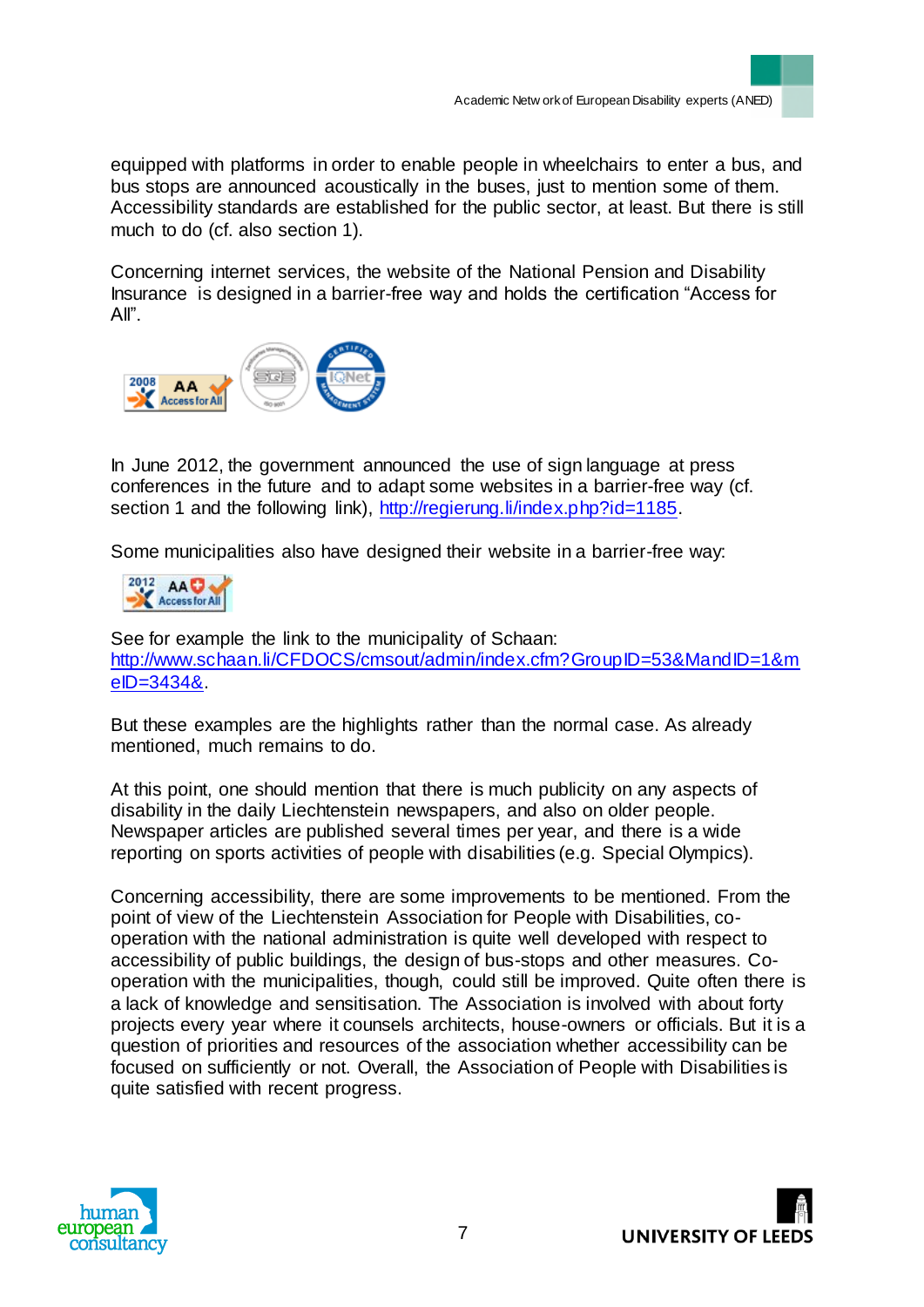# **5 European and International Dimensions**

Liechtenstein's anti-discrimination policy is strongly influenced by the international and European developments. Monitoring by foreign institutions and expert groups, including not only the EU, but also the United Nations and the Council of Europe (ECRI), raises political awareness and the political ambition to catch up with international standards. This influences legislation as well as strategies and activities.

Thus, the European Year of Equal Opportunities in 2007 had the effect of stimulating research and activities in Liechtenstein. The same holds true for EU Directives and commitments arising from international treaties. On the other hand, since Liechtenstein is not a member of the EU, directives eventually do not have the same effect as they have in member states.

However, again, there are no research studies on effectiveness and impact of the European and international dimension.